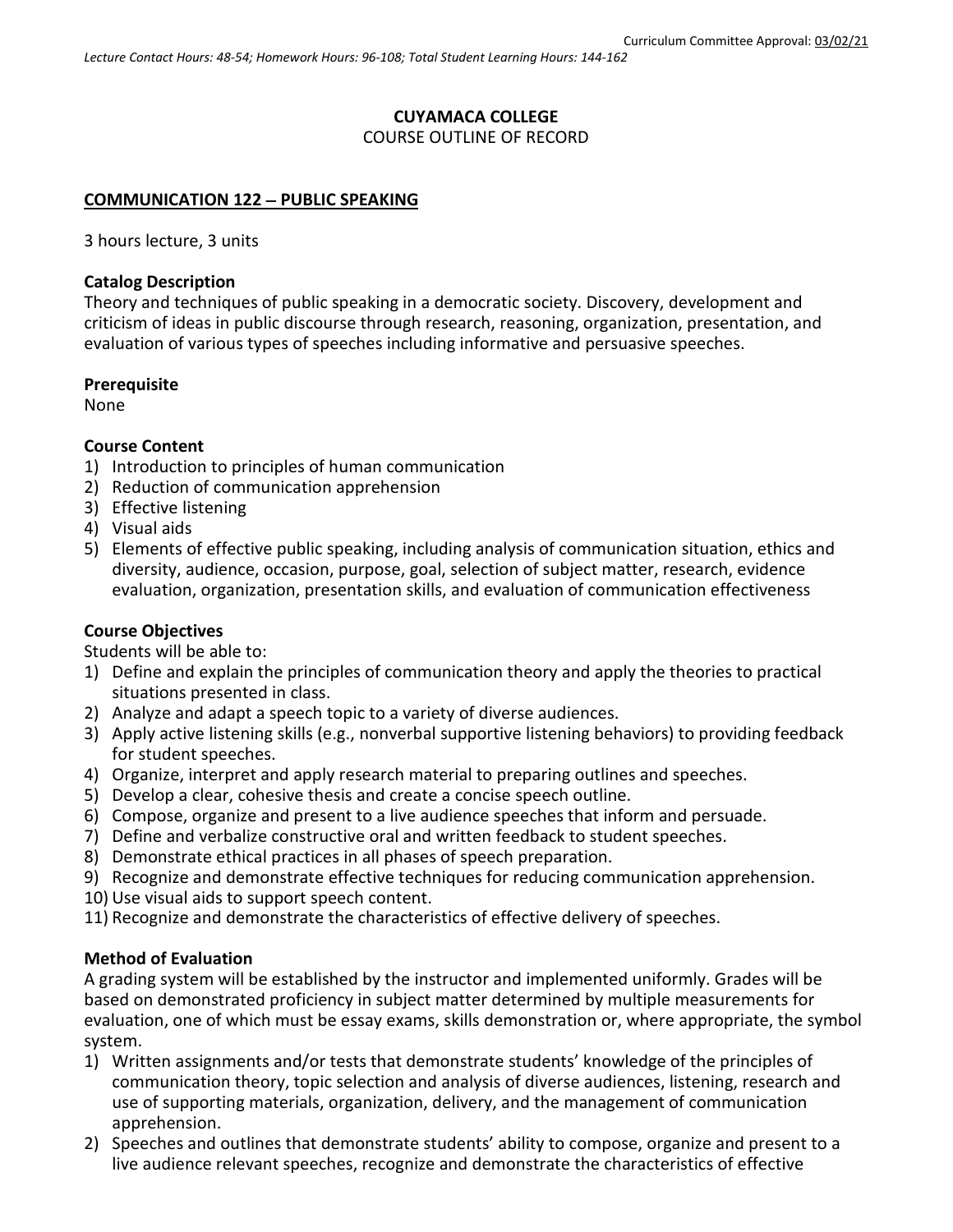delivery, utilize visual aids effectively, and incorporate and demonstrate ethical practices in all phases of speech preparation.

3) Written and verbal critiques of peer speeches that demonstrate students' ability to provide constructive feedback based on active listening skills acquired in class through observation of live or recorded speeches.

## **Special Materials Required of Student**

None

## **Minimum Instructional Facilities**

Smart classroom with writing board, rostrum, display easel, video recording/playback equipment

## **Method of Instruction**

- 1) Lecture, discussion, demonstration
- 2) Group activities
- 3) Reading assignments
- 4) Preparing, practicing, delivering and listening to live or recorded speeches
- 5) Supplementary assignments such as impromptu speeches, debates, oral interpretation, speeches to entertain and current events updates

## **Out-Of-Class Assignments**

- 1) Written assignments, such as research outlines
- 2) Analysis and critiques of outside speeches
- 3) Preparation of visual aids
- 4) Rehearsal of speeches

## **Texts and References**

- 1) Required (representative examples):
	- a. Ohair, Dan, Rob Stewart and Hannah Rubenstein. *A Speaker's Guidebook*. 7th edition. St. Martins, 2017.
	- b. Sprague, Jo and Douglass Stuart. *The Speaker's Compact Handbook*. 5th edition. Wadsworth, 2016.
	- c. Zarefsky, David and Jeremy Engles. *Public Speaking Strategies for Success*. 9th edition. Allyn and Bacon, 2020.
- 2) Supplemental: None

# **Exit Skills**

Students having successfully completed this course exit with the following skills, competencies and/or knowledge:

- 1) Develop a clear, cohesive thesis and create a concise, balanced outline.
- 2) Acquire, organize and interpret research material.
- 3) Define and verbalize constructive oral and written feedback.
- 4) Manage communication apprehension in a public performance environment.
- 5) Recognize and demonstrate the characteristics of effective delivery.
- 6) Model different speech strategies in informative and persuasive speaking.
- 7) Present information using visual aids.
- 8) Analyze and adapt a communication topic to a variety of diverse audiences and cultures.

## **Student Learning Outcomes**

Upon successful completion of this course, students will be able to:

- 1) Analyze a communication situation, including audience, occasion, purpose; and selection of subject matter.
- 2) Research, write and deliver an effective public speech.